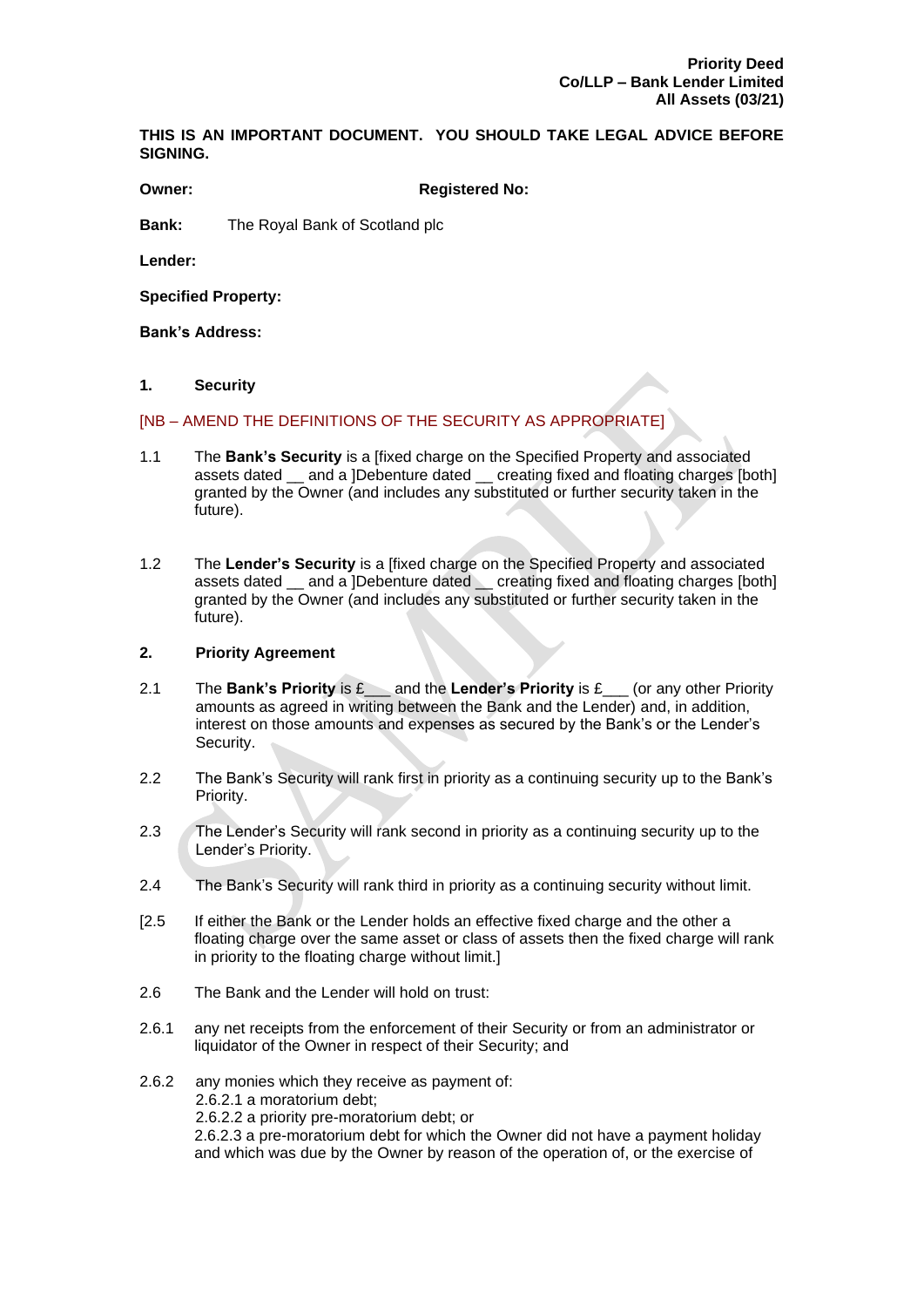rights under, an acceleration or early termination clause and/ or as a result of demand for payment being made on the Owner by the Bank or Lender,

to give effect to the priorities under this deed.

- 2.7 The priorities above will not be affected by:
- 2.7.1 any fluctuations in the amounts secured by the Security, or any advances being made after the date of this deed.
- 2.7.2 the existence at any time of a credit balance on any account.
- 2.7.3 the crystallisation of the Bank's or Lender's floating charge before the other's.

# **3. Transfer**

- 3.1 The Bank or the Lender will ensure when transferring their Security that the transferee enters into a deed with the other party on the same terms as this deed.
- 3.2 References to the Bank and the Lender include their respective successors.

## **4 Registration**

- 4.1 The Owner agrees to the registration of this deed at the Land Registry.
- 4.2 The Bank and the Lender each consent to the registration of the other's Security at the Land Registry.

## **5. Debts and Deposits**

- 5.1 The Owner will not be in breach of any terms concerning debts in the Lender's Security if it pays those debts into an account with the Bank, and the Bank may apply them in reduction of any liability of the Owner to the Bank.
- 5.2 If a credit balance exists at any time on an account of the Owner with the Bank, regardless of whether the Lender has any charge over that credit balance, the Bank may:
- 5.2.1 prior to the Lender enforcing its security, permit the Owner to draw on the credit balance.
- 5.2.2 at any time, set off any amount due to it from the Owner against the credit balance.

#### **6. Enforcement**

- 6.1 Unless urgent independent action is considered necessary by either party to protect their security interests, the Bank and the Lender will:
- 6.1.1 give notice to the other of their intention to enforce their Security before any enforcement takes place.
- 6.1.2 consult with each other over the appointment of a suitable receiver or administrator.
- 6.1.3 give notice of their intention to exercise any rights under an acceleration or early termination clause or their intention to make demand for payment whilst the Owner is subject to a moratorium before such rights are exercised.
- 6.2 If independent action is considered urgent without notice or consultation, then written notice must be given immediately to the other party and in any event: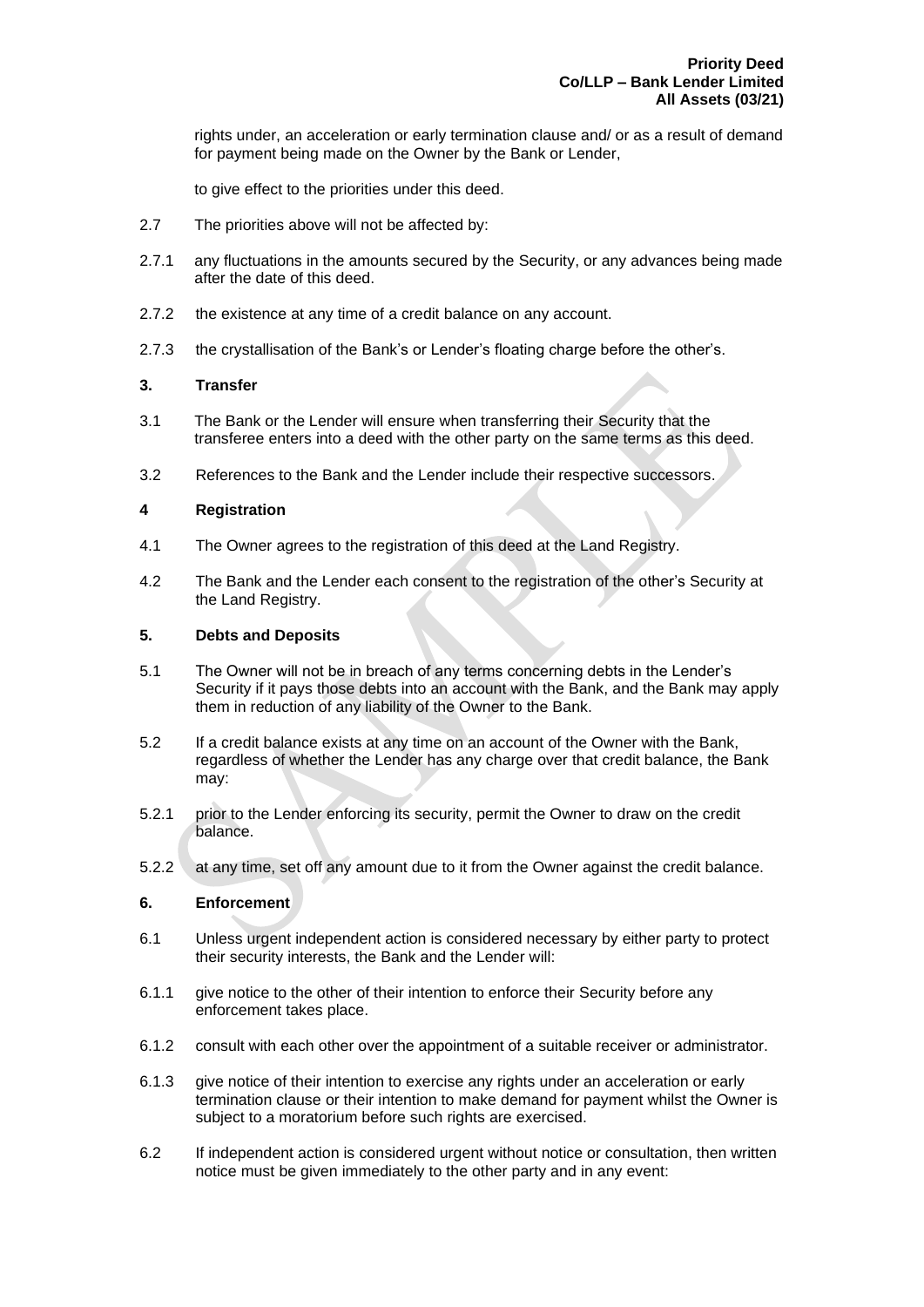- 6.2.1 the Lender will not, without giving the Bank two business days notice, exercise any rights under an acceleration or early termination clause or make demand for payment whilst the Owner is subject to a moratorium.
- 6.2.2 the Lender will not, without the Bank's consent, apply to the court for an administration order.
- 6.2.3 the Lender will not, without giving the Bank two business days notice:
	- take steps to appoint an administrator of the Owner or a receiver of any charged property.
	- issue a petition for the winding up of the Owner.

A **business day** is a weekday other than a national holiday.

6.3 Any receiver appointed by the Bank has a prior right to possession of the charged property.

## **7. Waiver of Confidentiality**

The Owner agrees that the Bank and the Lender can disclose to each other any confidential information concerning the Owner's business affairs and accounts.

#### **8. Title Deeds and Documents**

The Bank is entitled to hold all title deeds and documents relating to any charged property.

#### **9. Notices**

- 9.1 All notices must be in writing.
- 9.2 Any notice by the Bank may be sent by post, fax or delivered to the Lender's registered office or to the contact details last known to the Bank.
- 9.3 Any notice by the Lender may be sent by post or delivered to the Bank's Address.
- 9.4 A notice signed by an official of the Bank or the Lender will be effective at the time of personal delivery; on the second business day after posting; or, if by fax, at the time of sending, if sent before 6.00 p.m. on a business day or otherwise on the next business day.

# **10. Pre-enforcement Receipts**

Only net receipts from the enforcement of the Bank's or the Lender's Security will reduce or count towards the Bank's or the Lender's Priority. A receipt is from the "enforcement" of a Security if the Bank or the Lender has exercised a power in the Security to realise any of its security. Repayments or receipts in return for the release of any of the property charged or other rights, or the proceeds of set-off, are not receipts from "enforcement" and will not reduce or count towards the Bank's or the Lender's Priority.

# **11. Companies House Registration**

If either the Bank's or the Lender's Security is required to be registered at Companies House but is not registered (either within the required time, or later by Court order)